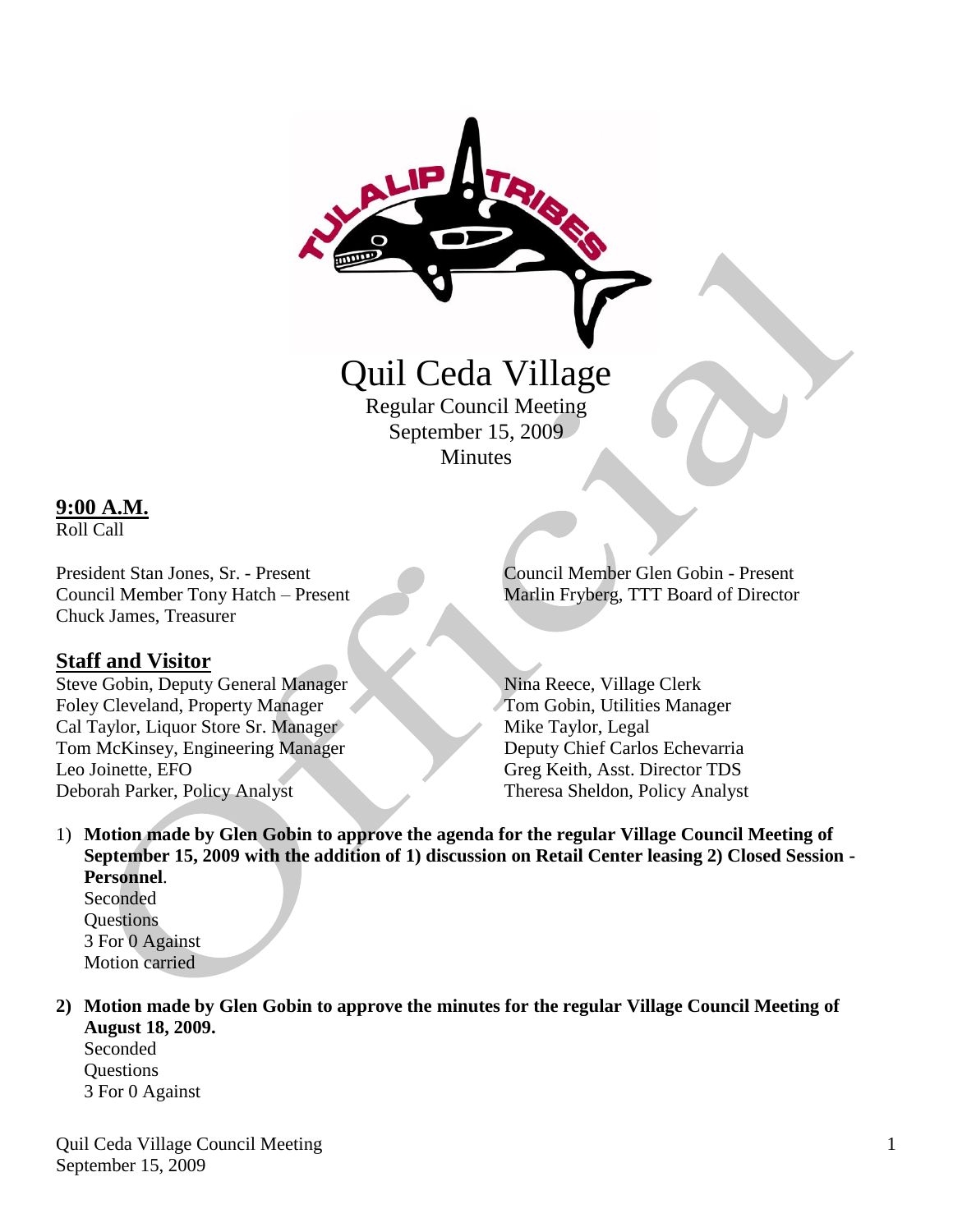Motion carried

## **Law Enforcement**

3) Police Report

Discussion: Deputy Chief Echevarria

 Report provided on August statistics. Concerns about removing the graffiti on the old railroad bridge across I-5. RVs and semis continue to park on private property within the Village. They are refusing to move. Law Enforcement needs to be more proactive in keeping the vehicles from using private property within the Village. The properties have been properly posted with no trespassing signs, towing signs and gates but these measures are still being ignored. The signs are knocked down or removed. The gates or barriers have been moved or broken to gain entry. Staff has even contacted the head offices for some of the large carriers. Car prowls need to be reduced. Staff will meet with SPO on these concerns. Staff will bring back an amendment to increase the fines for illegal parking. Law enforcement will work on a solution to the illegal parking.

# **Travel Report & Contracts under \$50K**

4) Travel Report-FYI

Steve Gobin, also, went to Portland, Oregon on August 5, 2009.

- 5) Contracts under \$50K signed by GM
	- 1) Digital Smoke Signals
	- 2) Puget Sound Business Journal

# **Budget Report as of April 30, 2009-FYI**

- 6) Administration & Tax Revenue Report attached
- 7) Construction & Economic Development Report attached
- 8) Engineering Services Report attached
- 9) Events & Entertainment Report attached
- 10) Finance No Report
- 11) Government Affairs No Report
- 12) Human Resources Report attached
- 13) Maintenance Report attached
- 14) Property Management No Report
- 15) Tulalip Smoke Shop Report attached
- 16) Quil Ceda Smoke Shop Report attached
- 17) Tulalip Data Services & Broadband Report attached
- 18) Tulalip Pharmacy Report attached
- 19) Utilities & Environmental Services No Report

## Discussion:

 The Village has been very lean with their budgets. Council would like to meet with staff to go over budgets and what the departments are doing. Liquor Store has been working with the State of Washington on language that needs to be amended to the agreement. The Tribe is considering a change in the store